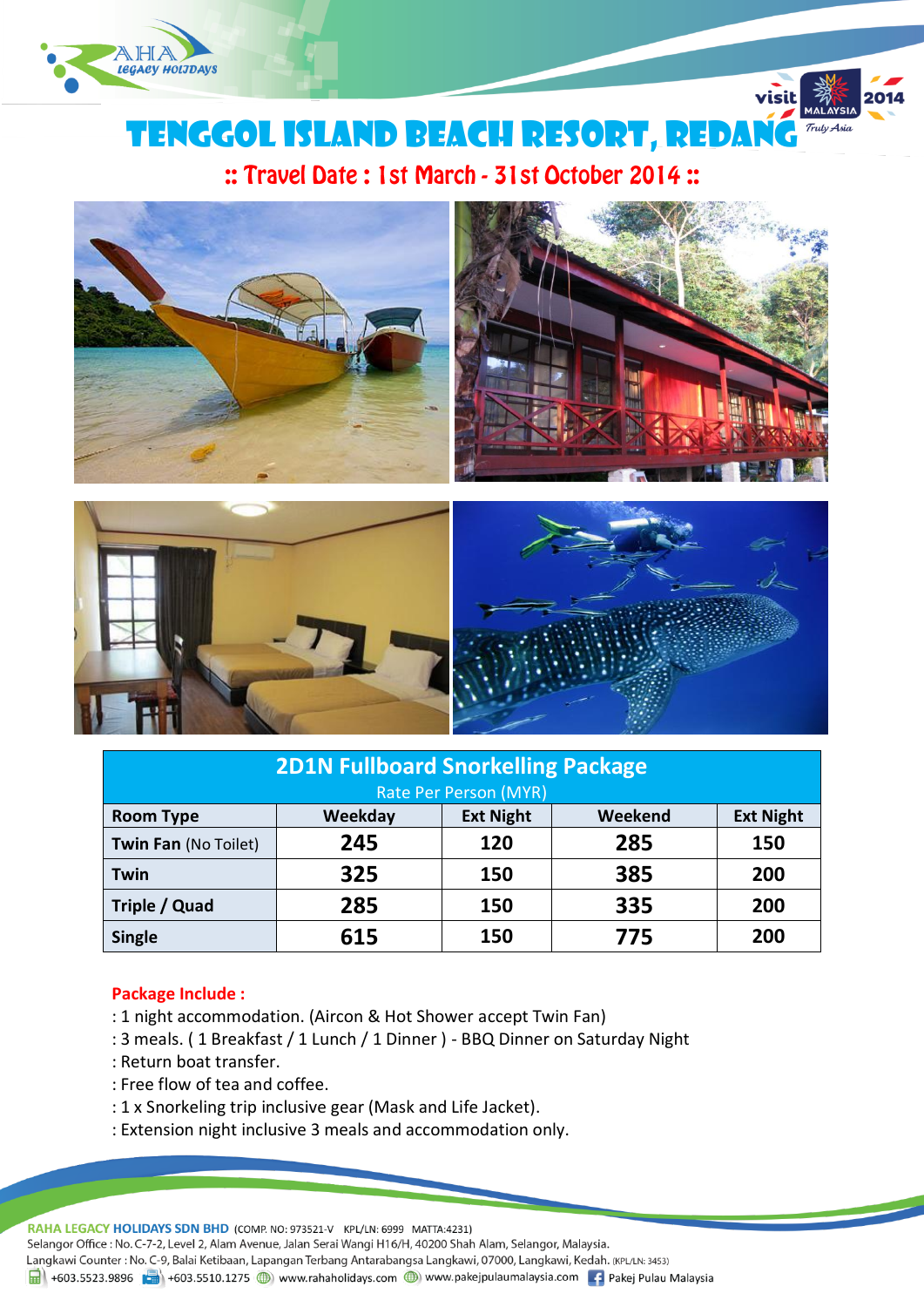

| <b>3D2N Fullboard Snorkelling Package</b> |         |                  |         |                  |  |
|-------------------------------------------|---------|------------------|---------|------------------|--|
| Rate Per Person (MYR)                     |         |                  |         |                  |  |
| <b>Room Type</b>                          | Weekday | <b>Ext Night</b> | Weekend | <b>Ext Night</b> |  |
| Twin Fan (No Toilet)                      | 319     | 120              | 425     | 150              |  |
| <b>Twin</b>                               | 485     | 150              | 625     | 200              |  |
| Triple / Quad                             | 375     | 150              | 495     | 200              |  |
| <b>Single</b>                             | 1175    | 150              | 1375    | 200              |  |

#### **Package Include :**

- : 2 nights accommodation. (Aircon & Hot Shower accept Twin Fan)
- : 6 meals. ( 2 Breakfast / 2 Lunch / 2 Dinner ) BBQ Dinner on Saturday Night
- : Return boat transfer.
- : Free flow of tea and coffee
- : 2 x Snorkeling trips (Mask and Life Jacket)..
- : Extension night inclusive 3 meals and accommodation only.

| <b>2D1N Fullboard Scuba Diving Package</b><br>Rate Per Person (MYR) |         |                  |         |                  |
|---------------------------------------------------------------------|---------|------------------|---------|------------------|
| <b>Room Type</b>                                                    | Weekday | <b>Ext Night</b> | Weekend | <b>Ext Night</b> |
| Twin Fan (No Toilet)                                                | 295     | 120              | 385     | 150              |
| <b>Twin</b>                                                         | 455     | 150              | 555     | 200              |
| Triple / Quad                                                       | 375     | 150              | 475     | 200              |
| <b>Single</b>                                                       | 745     | 150              | 925     | 200              |

#### **Package Include :**

- : 1 night accommodation. (Aircon & Hot Shower Only)
- : 3 meals. ( 1 Breakfast / 1 Lunch / 1 Dinner ) BBQ Dinner on Saturday Night
- : Return boat transfer.
- : Free flow of tea and coffee.
- : 2 Guided boat dives. ( Air Cylinder / Weights / Belt Only )
- : Unlimited unguided shore dives (Except Weekend, School, Eve of Public and Public Holidays)
- : Extension night inclusive 3 meals and accommodation only.

RAHA LEGACY HOLIDAYS SDN BHD (COMP. NO: 973521-V KPL/LN: 6999 MATTA:4231)

Selangor Office : No. C-7-2, Level 2, Alam Avenue, Jalan Serai Wangi H16/H, 40200 Shah Alam, Selangor, Malaysia.

Langkawi Counter: No. C-9, Balai Ketibaan, Lapangan Terbang Antarabangsa Langkawi, 07000, Langkawi, Kedah. (KPL/LN: 3453)

1988 +603.5523.9896 + +603.5510.1275 + +603.5510.1275 + +603.5510.1275 + +603.5510.1275 + +603.5510.1275 + +603.5510.1275 + +603.5510.1275 + +603.5510.1275 + +603.5510.1275 + +603.5510.1275 + +603.5510.1275 + +603.5510.127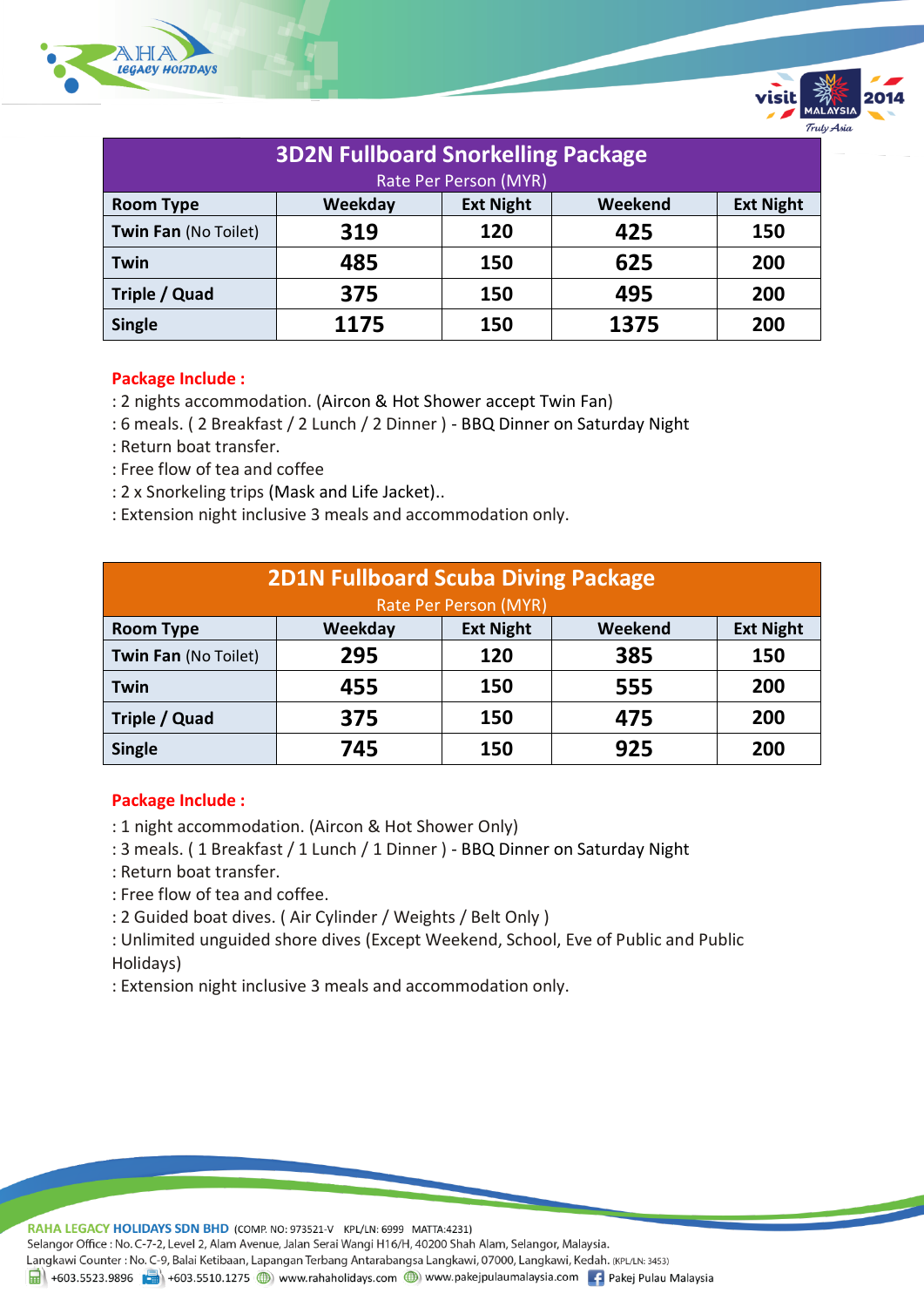

| <b>3D2N Fullboard Scuba Diving Package</b> |         |                  |         |                  |  |
|--------------------------------------------|---------|------------------|---------|------------------|--|
| Rate Per Person (MYR)                      |         |                  |         |                  |  |
| <b>Room Type</b>                           | Weekday | <b>Ext Night</b> | Weekend | <b>Ext Night</b> |  |
| Twin Fan (No Toilet)                       | 595     | 120              | 745     | 150              |  |
| <b>Twin</b>                                | 745     | 150              | 925     | 200              |  |
| Triple / Quad                              | 695     | 150              | 865     | 200              |  |
| <b>Single</b>                              | 1595    | 150              | 1925    | 200              |  |

### **Package Include :**

- : 2 nights accommodation. (Aircon & Hot Shower Only)
- : 6 meals. ( 2 Breakfast / 2 Lunch / 2 Dinner ) BBQ Dinner on Saturday Night
- : Return boat transfer.
- : Free flow of tea and coffee.
- : 5 Guided boat dives. ( Air Cylinder / Weights / Belt Only )
- : Unlimited unguided shore dives (Except Weekend, School, Eve of Public and Public Holidays)
- : Extension night inclusive 3 meals and accommodation only.

| <b>4D3N Open Water Course Package</b> |         |                  |         |                  |  |
|---------------------------------------|---------|------------------|---------|------------------|--|
| Rate Per Person (MYR)                 |         |                  |         |                  |  |
| <b>Room Type</b>                      | Weekday | <b>Ext Night</b> | Weekend | <b>Ext Night</b> |  |
| Fan Room (No Toilet)                  | 1225    | 120              | 1365    | 150              |  |
| <b>Air Condition Room</b>             | 1415    | 150              | 1565    | 200              |  |

*\*Minimum 2 Adults per booking*

# **Package Include :**

- : 3 nights accommodation. (Aircon & Hot Shower Only)
- : 9 meals. (3 Breakfast / 3 Lunch / 3 Dinner ) BBQ Dinner on Saturday Night
- : Return boat transfer.
- : Free flow of tea and coffee.
- : Diving equipment : Fins, Mask, Reg, Wet Suit, Belt and Air Tank
- : Dive Manual, PIC, Log Book and Course Certification
- : Extension night inclusive 3 meals and accommodation only.

RAHA LEGACY HOLIDAYS SDN BHD (COMP. NO: 973521-V KPL/LN: 6999 MATTA:4231)

Selangor Office : No. C-7-2, Level 2, Alam Avenue, Jalan Serai Wangi H16/H, 40200 Shah Alam, Selangor, Malaysia.

Langkawi Counter: No. C-9, Balai Ketibaan, Lapangan Terbang Antarabangsa Langkawi, 07000, Langkawi, Kedah. (KPL/LN: 3453)

 $\frac{1}{21}$  +603.5523.9896 + +603.5510.1275 (b) www.rahaholidays.com (b) www.pakejpulaumalaysia.com + Pakej Pulau Malaysia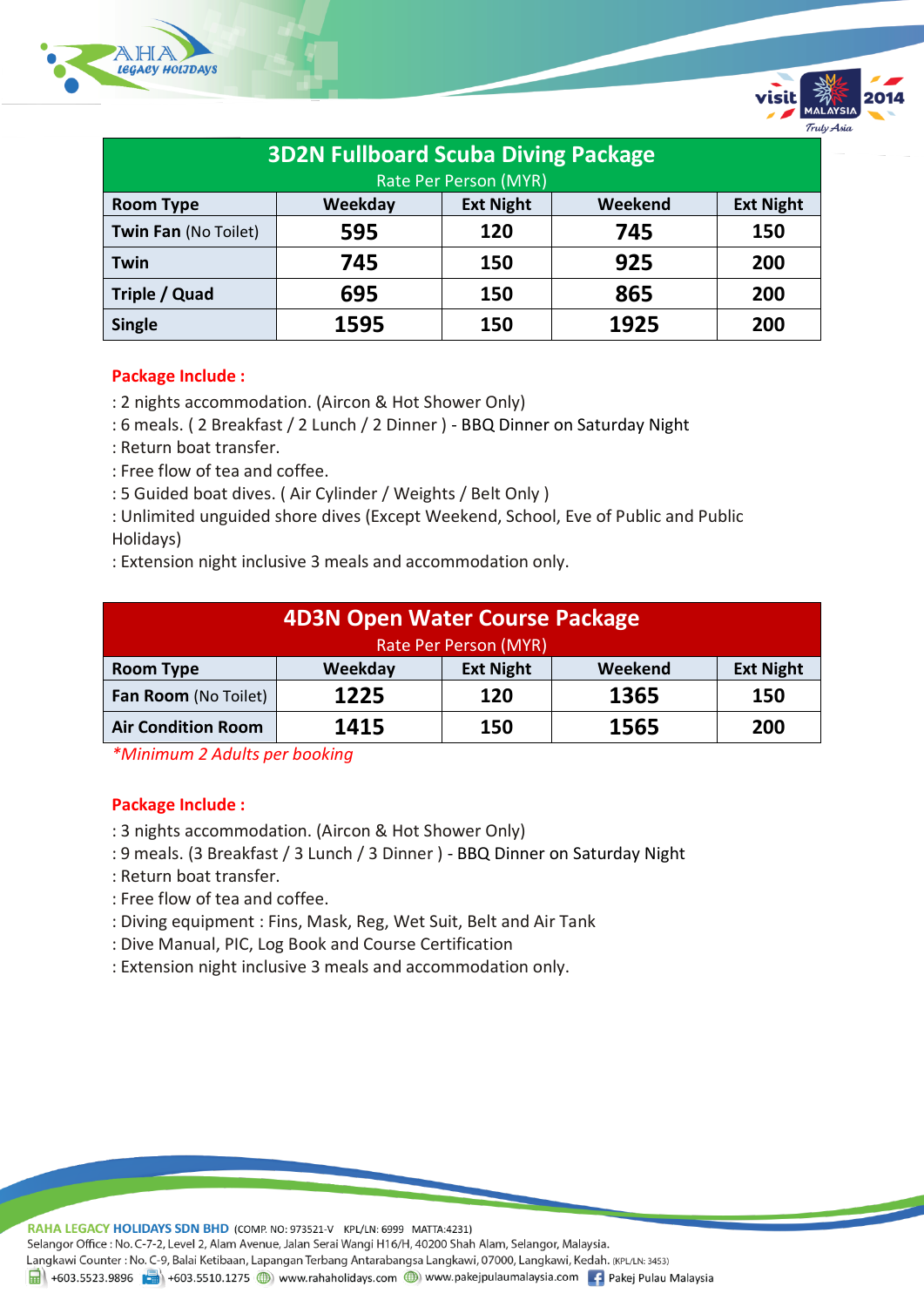



Truly Asia

*\*Minimum 2 Adults per booking*

# **Package Include :**

- : 2 nights accommodation. (Aircon & Hot Shower Only)
- : 6 meals. (2 Breakfast / 2 Lunch / 2 Dinner ) BBQ Dinner on Saturday Night
- : Return boat transfer.
- : Free flow of tea and coffee.
- : Diving equipment : Fins, Mask, Reg, Wet Suit, Belt and Air Tank
- : Dive Manual and Course Certification
- : Extension night inclusive 3 meals and accommodation only.

## **Note for ALL PACKAGE :**

- : Weekday : Check In Sunday Thursday
- : Weekend : Check In Friday Saturday or School, Eve of Public and Public Holidays.
- : Child (4 -12 Years) old 30% discount of package rate
- : Infant (1-3 Years) old F.O.C.
- : Resort supply 24 hours electicity
- : Rate not inclusive 5% service charge